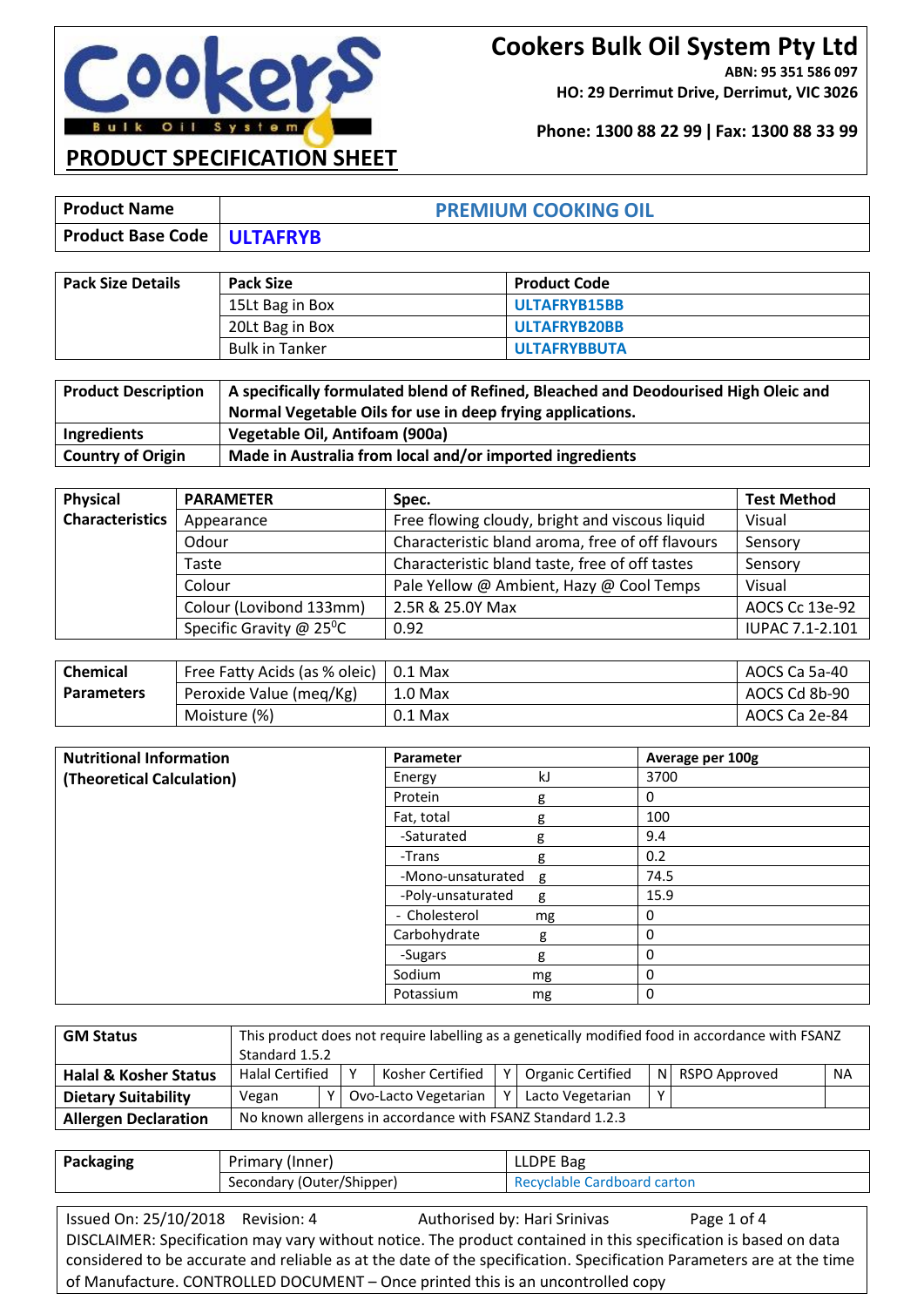

**ABN: 95 351 586 097 HO: 29 Derrimut Drive, Derrimut, VIC 3026**

### **Phone: 1300 88 22 99 ǀ Fax: 1300 88 33 99**

### **PRODUCT SPECIFICATION SHEET**

| Recommended<br><b>Storage Conditions</b> | Best stored in clean, dry conditions at ambient temperatures, sealed in a cool dry place, isolated<br>from light and free from foreign odours and infestation |
|------------------------------------------|---------------------------------------------------------------------------------------------------------------------------------------------------------------|
| Distribution /                           | Ambient temperatures in clean sealed containers isolated from light and free from moisture,                                                                   |
| Transport                                | foreign odours and infestation.                                                                                                                               |
| <b>Shelf Life</b>                        | 365 days when stored at above conditions                                                                                                                      |

### **Supplementary Product Information:**

### **Mandatory Advisory or Warning Statements & Declarations**

| Food / Component                                                                                                | Present? |
|-----------------------------------------------------------------------------------------------------------------|----------|
| Bee pollen presented as a food or ingredient                                                                    | No       |
| Propolis presented as a food or ingredient                                                                      | No       |
| Unpasteurised milk and unpasteurised liquid milk products                                                       | No       |
| Aspartame or aspartame-acesulphame sale (or phenylalanine)                                                      | No       |
| Unpasteurised egg products                                                                                      | No       |
| Quinine                                                                                                         | No       |
| Kola beverages containing added caffeine                                                                        | No       |
| Guarana or extracts of guarana                                                                                  | No       |
| Phytosterol esters                                                                                              | No       |
| Tall oil Phytosterol                                                                                            | No       |
| Cereal-based beverages, where these foods contain no more than 2.5% m/m fat and less than 3% m/m protein,       | No       |
| or less than 3% m/m protein only.                                                                               |          |
| Evaporated and dried products made from cereals, where these foods contain no more than 2.5% m/m fat and        | No       |
| less than 3% m/m protein, or less than 3% m/m protein only, as reconstituted according to directions for direct |          |
| consumption                                                                                                     |          |
| Milk, and beverages made from soy or cereals, where these foods contain no more than 2.5% m/m fat.              | No       |
| Royal jelly presented as a food ingredient                                                                      | No       |
| Polyols, isomalts, polydextrose (lactitol, maltitol, maltitol syrup, mannitol, xylitol, erythritol, isomalt,    | No       |
| polydextrose, sorbitol).                                                                                        |          |

### **Ingredients to be declared as Allergens:**

| Food / Component                                                                  | Present?  | <b>Derivative Name</b> | <b>Derivative</b><br>in product<br>% | Protein in<br>derivative<br>% | Allergenic<br>protein<br>removed? |
|-----------------------------------------------------------------------------------|-----------|------------------------|--------------------------------------|-------------------------------|-----------------------------------|
| Cereals containing gluten and their products<br>(wheat, rye, barley, oats, spelt) | <b>No</b> |                        |                                      |                               |                                   |
| Crustacea & crustacean products                                                   | No        |                        |                                      |                               |                                   |
| Egg & egg products                                                                | No        |                        |                                      |                               |                                   |
| Fish & fish products (including mollusc with or<br>without shells and fish oils)  | <b>No</b> |                        |                                      |                               |                                   |
| Lupin & lupin products                                                            | No        |                        |                                      |                               |                                   |
| Milk & milk products                                                              | No.       |                        |                                      |                               |                                   |
| Peanut & peanut products                                                          | No        |                        |                                      |                               |                                   |
| Sesame seed & sesame seed products                                                | No.       |                        |                                      |                               |                                   |
| Soybean & soybean products                                                        | No        |                        |                                      |                               |                                   |
| Tree nuts & tree nut products other than coconut                                  | <b>No</b> |                        |                                      |                               |                                   |
| Added sulphites in concentrations of 10 mg/kg or<br>more                          | No        |                        |                                      |                               |                                   |

Issued On: 25/10/2018 Revision: 4 Authorised by: Hari Srinivas Page 2 of 4 DISCLAIMER: Specification may vary without notice. The product contained in this specification is based on data considered to be accurate and reliable as at the date of the specification. Specification Parameters are at the time of Manufacture. CONTROLLED DOCUMENT – Once printed this is an uncontrolled copy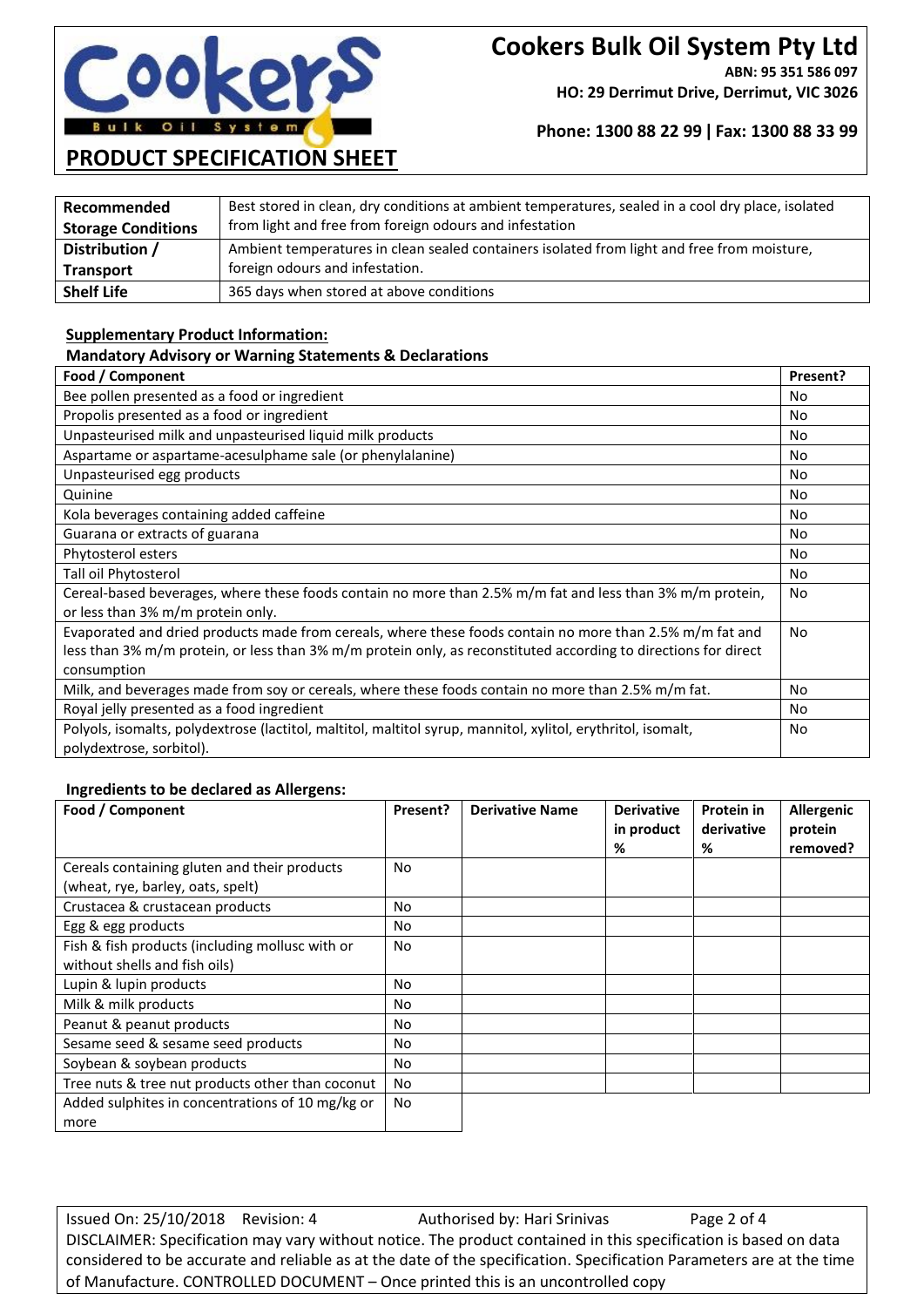

**ABN: 95 351 586 097**

**HO: 29 Derrimut Drive, Derrimut, VIC 3026**

### **Phone: 1300 88 22 99 ǀ Fax: 1300 88 33 99**

#### **International Labelling and Information Requirements:**

| Food / Component          |                                                   | Present?  | <b>Name of Food</b>     | <b>Derivative Name</b> |
|---------------------------|---------------------------------------------------|-----------|-------------------------|------------------------|
| Gelatine                  | Beef - collagen                                   | No        |                         |                        |
|                           | Other source                                      | <b>No</b> |                         |                        |
| Seafood                   | Algae / carrageenan                               | <b>No</b> |                         |                        |
| products                  | Shellfish (mollusc)                               | <b>No</b> |                         |                        |
| Fungi                     | Matsutake mushroom                                | No        |                         |                        |
|                           | Other mushroom                                    | <b>No</b> |                         |                        |
| Fruit                     | Avocado                                           | No        |                         |                        |
|                           | Banana                                            | <b>No</b> |                         |                        |
|                           | Pome fruit - Apples, pears                        | <b>No</b> |                         |                        |
|                           | Stone fruit - Cherry, peach,                      | <b>No</b> |                         |                        |
|                           | plum, apricot                                     |           |                         |                        |
|                           | Berry fruit - blueberry,                          | <b>No</b> |                         |                        |
|                           | kiwifruit, strawberry                             |           |                         |                        |
|                           | Citrus fruit - grapefruit, lemon,                 | <b>No</b> |                         |                        |
|                           | lime, orange                                      |           |                         |                        |
| Grains, seeds,            | <b>Buckwheat</b>                                  | No        |                         |                        |
| nuts & spices             | Coconut, poppy, sunflower, etc.                   | Yes       | Proprietary Information |                        |
|                           | Mustard                                           | <b>No</b> |                         |                        |
| Vegetables                | Tomato                                            | <b>No</b> |                         |                        |
|                           | Yam                                               | No        |                         |                        |
|                           | Allium genus - Chive, leek,                       | No        |                         |                        |
|                           | onion, garlic, spring onion                       |           |                         |                        |
|                           | Legumes - other than peanut,                      | <b>No</b> |                         |                        |
|                           | soybeans & lupins                                 |           |                         |                        |
|                           | Umbelliferae - aniseed, carrot,                   | <b>No</b> |                         |                        |
|                           | celery, celeriac, chervil, cumin,                 |           |                         |                        |
|                           | dill, coriander, fennel, parsley,                 |           |                         |                        |
|                           | parsnip                                           |           |                         |                        |
|                           | Yeast & Yeast products (including yeast extracts) | <b>No</b> |                         |                        |
| Herbs                     |                                                   | No        |                         |                        |
| Spice (excluding mustard) |                                                   | <b>No</b> |                         |                        |

### **Additional Labelling and Information Requirements:**

| Food / Component      |                 | Present? | <b>Additional Information</b>        |                   |
|-----------------------|-----------------|----------|--------------------------------------|-------------------|
| Added antioxidants    |                 | No       | Type                                 |                   |
|                       |                 |          | Amount added (mg/kg)                 |                   |
| <b>Added Caffeine</b> |                 | No       | Amount added (mg/kg)                 |                   |
| Alcohol (residual)    |                 | No       | Level % v/v                          |                   |
| Added fats &          | Animal          | No       | Specify types of fats and oils       |                   |
| oils                  |                 |          | Has fatty acid composition been      |                   |
|                       |                 |          | altered?                             |                   |
|                       |                 |          | Process used to alter composition    |                   |
|                       | Vegetable       | Yes      | Specify types of fats and oils       | Proprietary blend |
|                       |                 |          | If palm oil is present, is this RSPO | N/A               |
|                       |                 |          | certified?                           |                   |
|                       |                 |          | Has fatty acid composition been      | No.               |
|                       |                 |          | altered?                             |                   |
|                       |                 |          | Process used to alter composition    |                   |
|                       | Acid hydrolysed | No       | Specify type of vegetable protein    |                   |

Issued On: 25/10/2018 Revision: 4 Authorised by: Hari Srinivas Page 3 of 4 DISCLAIMER: Specification may vary without notice. The product contained in this specification is based on data considered to be accurate and reliable as at the date of the specification. Specification Parameters are at the time of Manufacture. CONTROLLED DOCUMENT – Once printed this is an uncontrolled copy